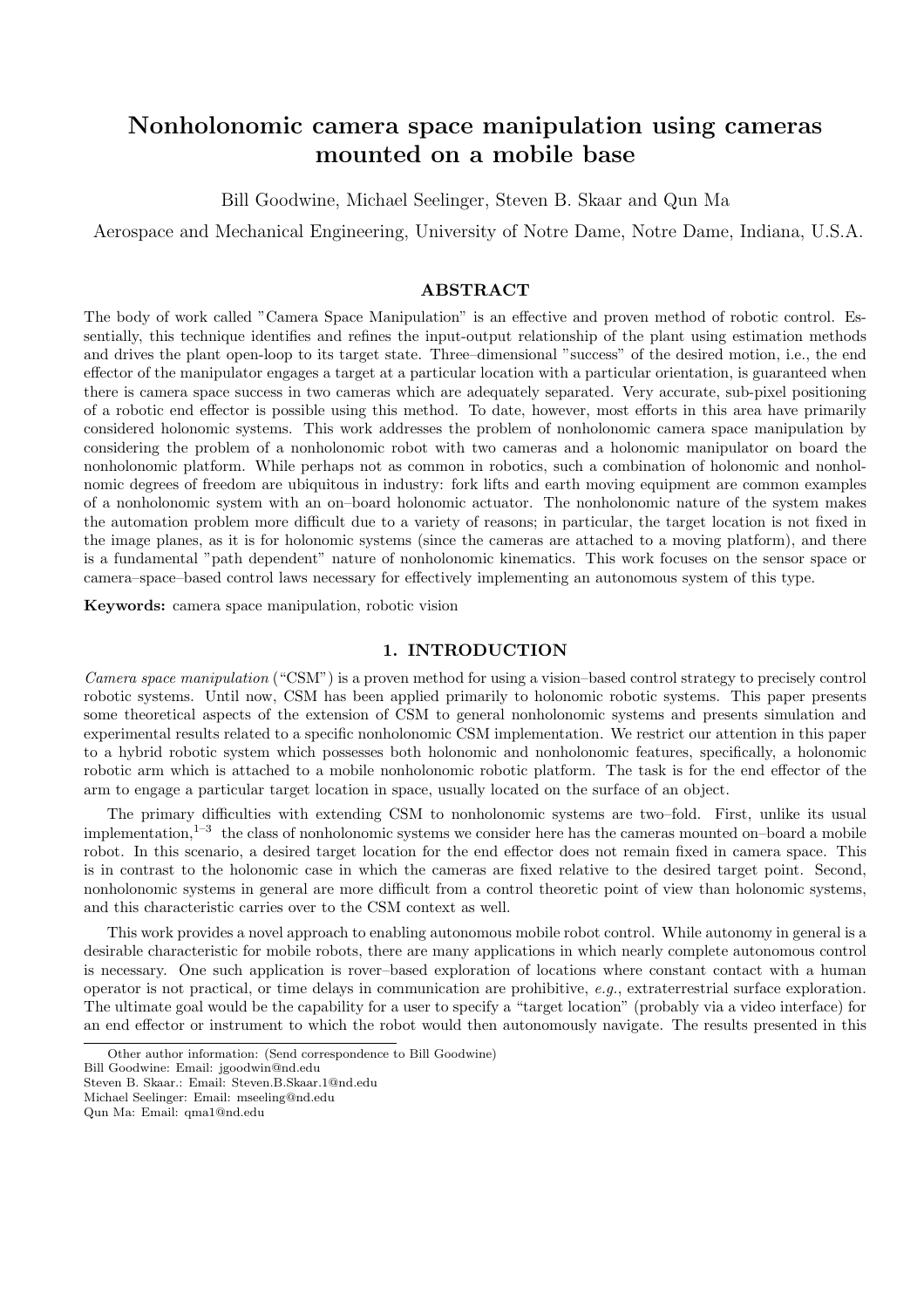paper are directed toward the aspect of this problem of achieving very precise engagement between the end effector and desired target location.

This paper is organized as follows. Section 2 reviews the theoretical bases for CSM and contrasts the method with other vision–based control strategies, particularly visual servoing and calibration methods and further discusses the complications associated with extending CSM to nonholonomic systems. Section 3 presents the details of the CSM–based control strategy for a nonholonomic robotic system. Section 4 presents simulation results for this system and presents preliminary experimental results of a real implementation of nonholonomic CSM. Finally, Section 5, in addition to drawing conclusions from the presented material, discusses, in detail, planned future developments of this research project.

# 2. BACKGROUND

Although the present development entails a significant extension — to systems with cameras that move on a mobile, nonholonomic base — it is based upon the method of camera–space manipulation (CSM). CSM is predicated on the idea that the desired three–dimensional spatial relationship between the manipulated body and the stationary workpiece, or receiving body, can be represented as a corresponding geometrical relationship between the two bodies as they appear in a two–dimensional image plane or camera space. In this way, it differs from the calibration approach that typically is applied to employ vision to control robots.

Much research is directed toward the use of calibration methods. $4-7$  Such methods entail two separate calibration events which are equally critical for maneuver success: 1. calibration of cameras relative to a fixed, physical "world" coordinate system $8-10$ ; and 2. calibration of the robot kinematics relative to the physical coordinate system.<sup>11–14</sup> Thus the imaging and the manipulation steps are separated. The cameras are used as a kind of measuring device to locate the physical coordinates of the workpiece. After this location, as a separate activity, the internal coordinates of the robot are driven to a terminus based upon an inverse–kinematics calculation.

As early as the mid 1970's (e.g. Tani et al.<sup>15</sup>) it was noted that there is no need to separate the imaging and manipulation steps. Organisms provide an example of hand–eye coordination which is certainly based upon pursuing maneuvers in terms of "sensor–space" success, without reference to any absolute coordinate system. In "vision feedback" or "visual servoing," errors as perceived in the sensor reference frame itself — disparities between the actual and desired sensor–frame locations of key features — are used in a control law in order to drive the key features toward a zero–image–error state. Some knowledge of the partial sensitivity of image response to increments in each joint rotation is required, but terminal success tends to be robust to errors in the matrix Jacobians which are for visual servoing.

In Corke<sup>16</sup> and Sanderson and Weiss,<sup>17</sup> diverse forms of implementation of this idea are put forth. The strategy of driving image–plane errors toward zero using inputs as determined through matrix Jacobians continues to be pursued vigorously.<sup>4,12,13,15,17–22</sup> Each of the various forms of visual servoing has advantages or disadvantages<sup>16,23</sup> depending upon which of the various and diverse possible applications is addressed.

The alternative of "Camera–Space Manipulation," introduced in 1986 and subsequently developed,<sup>1-3,7,14,24-29</sup> is highly effective in situations where, during maneuver execution, the participating, uncalibrated, wall– or tripod– mounted cameras can reliably be counted upon to remain stationary between the time of visual access to the workpiece (prior to any blockage) and the time of maneuver culmination, and where the workpiece also remains stationary. CSM is especially useful where maneuver closure itself can cause significant obscuration to cameras of the visual error prior to maneuver culmination. Also, certain practical realities associated with artificial vision — coarseness of the discretized image, as well as computational intensiveness of image–feature identification/location — tend to favor camera–space manipulation with its application of new visual data to input–output estimation rather than to simple feedback.

CSM is particularly recommended in cases where a holonomic robot is used, and where cameras are stationary. Holonomic robots guarantee a continuous, locally monotonic relationship between internal–joint rotation and the camera–space response of the manipulated body; and stationary cameras guarantee time invariance of this relationship. Nevertheless, even for the hybrid robot of the present discussion, where a holonomic arm is placed onto a nonholonomic base, and where the CSM cameras move as a rigid body with that base, the premise still holds: If each of two adequately separated cameras realize the camera–space objectives which are associated with the required three–dimensional relationship of the bodies of interest then the desired terminal pose has been realized. This is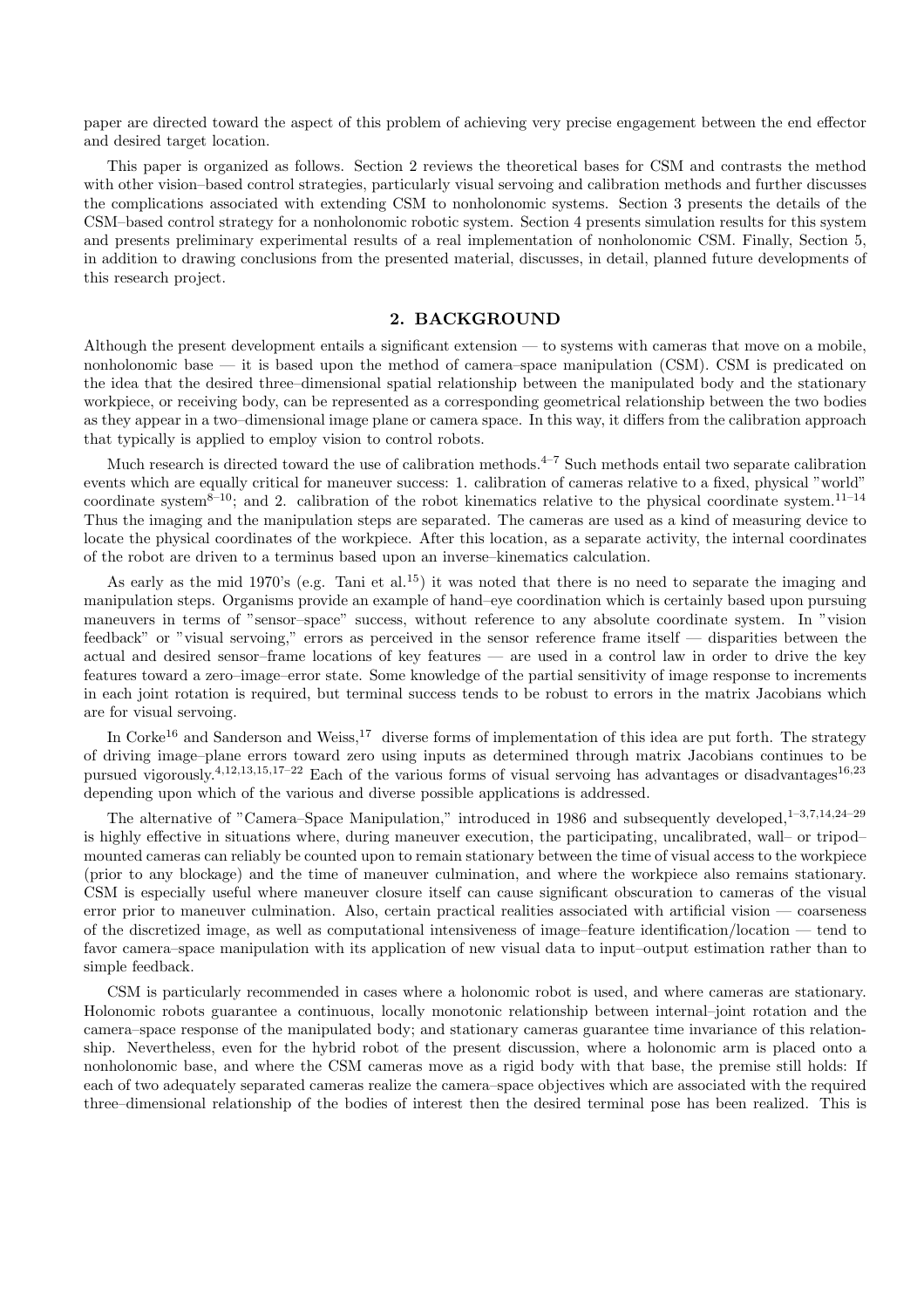true whether the camera–space relationships are achieved only by moving the manipulated body in each image (as is the CSM norm to date), or whether they are achieved, as discussed herein, by achieving a mix of camera–space positionings — positioning of the manipulated body via exercising the holonomic, on–board degrees of freedom, and positioning of the target body by exercising the mobile base. The present paper discusses a formulation as well as simulation and experimental results pertaining to this prospectively very useful combination.

#### 3. NONHOLONOMIC CAMERA SPACE MANIPULATION

This section presents the details of CSM as applied to the hybrid holonomic/nonholonomic systems under consideration. For a holonomic systems, let  $\Theta = (\theta_1, \ldots, \theta_m)$  be the joint variables for the system. Let  $f(\Theta)$  represent the nominal a priori kinematic model of the manipulator and let  $g(x, y, z, \mathbf{D})$  represent the model for the mapping between physical space  $(x, y, z)$  and camera space,  $X = (x_c, y_c)$ , *i.e.*,

$$
\left(\begin{array}{c} x_c \\ y_c \end{array}\right) = g(x, y, z, \mathbf{D})
$$

where, for the particular camera, lens and frame grabber combination, the vector of parameters, **D** could include as few as six elements as required to capture the position and orientation of the camera in relation to manipulator space.

As a fundamentally open loop method, CSM involves computing a reference trajectory,  $\Theta_r(t)$  based upon the kinematic model,  $f(\Theta)$  and camera model,  $g(x, y, z, \mathbf{D})$ , from the current state through to the desired maneuver terminus. This trajectory is initially passed to the joint level controller for the robot, and then is periodically updated. The trajectory is updated when newly processed visual information becomes available at various discreet times,  $t_i$  during the evolution of the trajectory. Of course, it is important, at those points in time where transitions in the reference joint trajectories occur due to new information based reference trajectory "upgrades," that these transitions are adequately smooth.

To understand this strategy, consider at an instant,  $t_i$ , for the manipulator to be moving toward the goal and for a visual sample to be acquired. Since the image analysis will require some time to process, the arm will continue to proceed toward the maneuver goal using the "current" joint level trajectory plan,  $\Theta_r(t)$  calculated prior to  $t_i$ . This information will include the camera space coordinates of the end effector acquired at discreet times prior to  $t_i$ , *i.e.*,  $\{t_{i-1}, t_{i-2}, \ldots\}$  and  $\{X(t_1), X(t_2), \ldots, X(t_{i-1})\}$ , along with the simultaneously measured joint locations,  $\{\Theta(t_1), \Theta(t_2), \ldots, \Theta(t_{i-1})\}$ . If the sample acquired at  $t_i$  becomes processed before the end of the maneuver, then this new information will be used to update  $\Theta_r(t)$  beginning at some future time.

The basis on which the reference trajectories are made and updated is estimation of the input/output relationship where  $\Theta$  is the input and X is the output, using the "locally" (in joint and camera spaces, as well as time) most relevant information available. Being model–based, the estimation procedure should make use of the geometric structure of the robot and camera models. The strategy that has been adopted to date has been based upon a straight–forward combination of the nominal forward kinematics for the robot, and the pinhole, or perspective, camera model. The pinhole camera model is given by

$$
x_{c_i} = f \frac{X_i}{Z_i} \tag{1}
$$

$$
y_{c_i} = f \frac{Y_i}{Z_i} \tag{2}
$$

where f is the focal length of the cameras, the  $(X_i, Y_i, Z_i)$  is the location of interest measured from a reference frame located at the focal point of camera i, where the  $Z$ –axis is parallel to the orientation of the camera. Substituting the one into the other gives a relationship directly between  $\Theta$  and  $(x_c, y_c)$ ,

$$
X = (x_c, y_c) = g(f(\Theta), \mathbf{D}) = h(\Theta, \mathbf{D}).
$$

In principle, the six element vector D could be determined by minimizing over all D

$$
\Gamma(\mathbf{D}) = \sum_{i} \left( h(\Theta, \mathbf{D}) - X(t_i) \right)^T W_i \left( h(\Theta, \mathbf{D}) - X(t_i) \right),
$$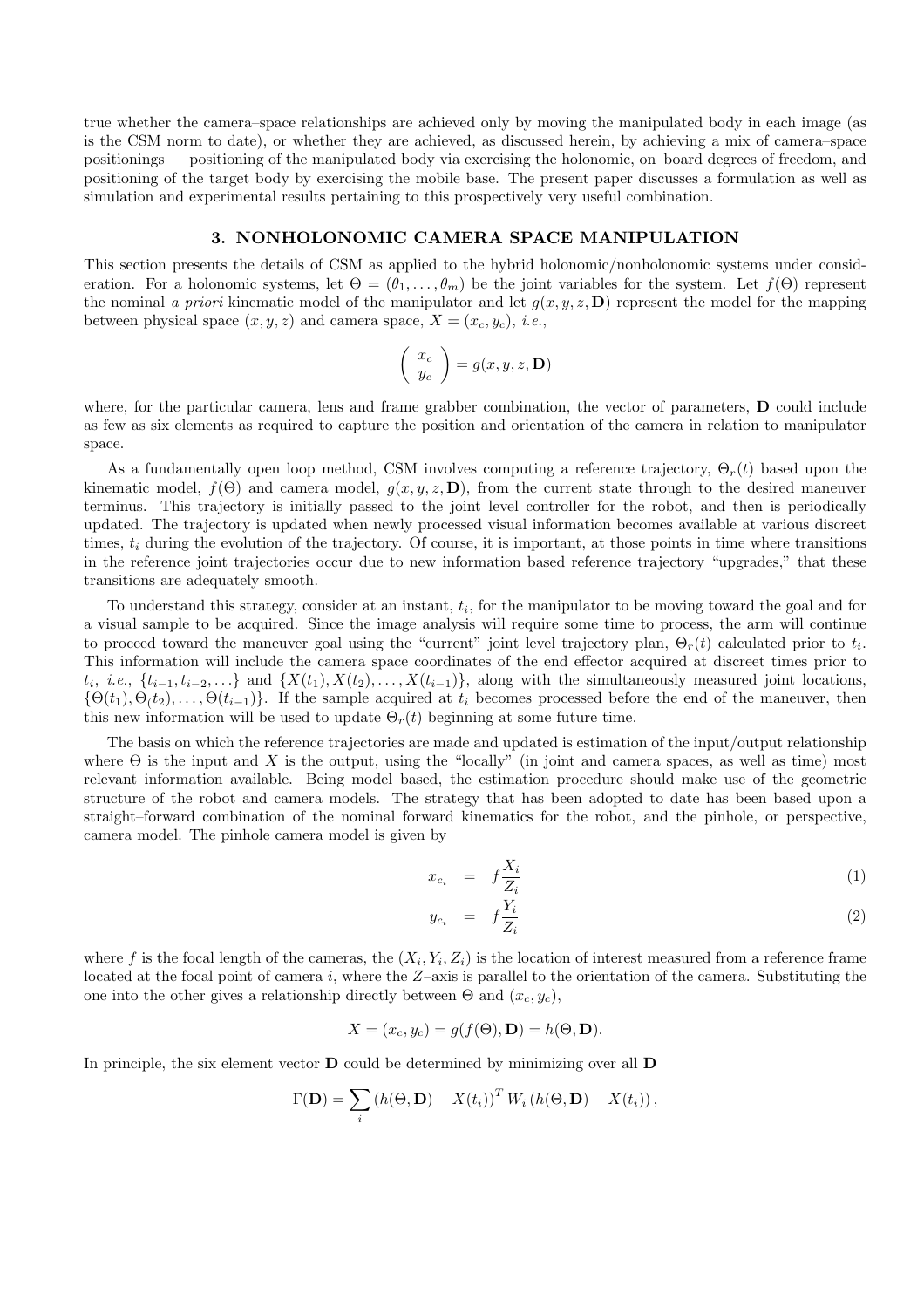where each  $W_i$  is a  $2 \times 2$  symmetric matrix adjusted to give higher "weights" to those samples acquired nearest to the terminus of interest. However, numerical stability problems associated with the combination of the pinhole camera model and the typically confined span or extent of the applied samples have necessitated, in practice, an modification of this strategy, which is the introduction of an intermediate form of estimation as described in Skaar, et al.<sup>3</sup> Furthermore, good estimates require an initial diversity of samples, which may require an initial "preplanned trajectory" which is a "sufficiently rich" motion not directly pertinent to the current maneuver.

Due to these problems of numerical stability, an alternative form of estimation model,  $h(\Theta, \mathbf{D})$  of the camera space kinematics, denoted  $h^*(\Theta, \mathbf{C})$  has been used in practice.<sup>3</sup> Estimation of the six elements,  $\mathbf{C}$  of  $h^*(\Theta, \mathbf{C})$  is the same as above in that it is based upon local samples by minimizing over all C

$$
\Gamma^*(\mathbf{C}) = \sum_i \left( h^*(\Theta, \mathbf{C}) - X^*(t_i) \right)^T W_i \left( h^*(\Theta, \mathbf{C}) - X^*(t_i) \right).
$$

The difference here is that the camera space samples are replaced with modified, or "flattened" samples,  $X^*(t_i)$  in such a way as to produce the identical effect at the final time as that which would be realized with direct use of the pinhole camera model, h.

The holonomic degrees of freedom for the systems under consideration are controlled exactly in this manner, which we will refer to as "pure CSM." The nonholonomic degrees of freedom have been controlled in variety of ways, which are detailed in the Section 4 describing both the computer simulation results and physical experimental results.

#### 4. IMPLEMENTATION

We have verified the efficacy of certain aspects of the control strategy discussed in Section 3 using numerical simulations and implementing the strategy on a real physical robotic system. Again, we emphasize that this paper represents "work in progress," and the complete evolution of our work to pure nonholonomic CSM is the subject of ongoing research. The current simulation results utilize a combination of CSM and certain aspects of visual servoing; whereas, the experimental results are closer to the true nature of CSM.

A schematic representation of the system is illustrated in Figure 1. The variables  $(x, y, \phi)$  represent the position and orientation of the cart on the plane (ground) and the variables  $(\theta_1, \theta_2, \theta_3)$  represent the angular position of the first and second wheels and the one degree of freedom arm attached to the cart, respectively. In camera space, the variables  $(x_{co1}, y_{co1})$  and  $(x_{co2}, y_{co2})$  represent the camera space coordinates of the object in cameras one and two, respectively, and  $(x_{ce1}, y_{ce1})$  and  $(x_{ce2}, y_{ce2})$  represent the camera space coordinates of the end effector in the two respective camera spaces. The variables  $(X_2, Y_2, Z_2)$  in the figure are coordinates of a point with respect to the coordinate system located at the focal point of camera two, which is used in the mapping from physical space to camera space (recall Equation 1). The radius of the wheels is denoted by r and the distance between the wheels is denoted by b. Point A is the tip of the end effector and point B is the desired target location. The upper left corner of Figure 1 is a representation of camera space two, illustrating the camera space coordinate system, points A and B, and the trace of point A through camera space.

The system is subjected to the usual nonholonomic kinematic constraints for a system of this type, namely,

$$
\begin{array}{rcl} \dot{x} & = & r \cos \phi \left( \dfrac{\dot{\theta}_1 + \dot{\theta}_2}{2} \right) \\[0.2cm] \dot{y} & = & r \sin \phi \left( \dfrac{\dot{\theta}_1 + \dot{\theta}_2}{2} \right) \\[0.2cm] \dot{\phi} & = & - \dfrac{r}{b} \left( \dot{\theta}_1 - \dot{\theta}_2 \right), \end{array}
$$

and the full set of dynamic equations of motion are given by

$$
\left(\frac{mr^2}{4} + \frac{Jr^2}{4b^2} + mr^2 + I_1 + \frac{I_2r^2}{2b^2}\right)\ddot{\theta}_1 + \left(\frac{mr^2}{4} - \frac{Jr^2}{4b^2} - \frac{I_2r^2}{2b^2}\right)\ddot{\theta}_2 = \tau_1
$$
  

$$
\left(\frac{mr^2}{4} - \frac{Jr^2}{4b^2} - \frac{I_2r^2}{2b^2}\right)\ddot{\theta}_1 + \left(\frac{mr^2}{4} + \frac{Jr^2}{4b^2} + mr^2 + I_1 - \frac{I_2r^2}{2b^2}\right)\ddot{\theta}_2 = \tau_2,
$$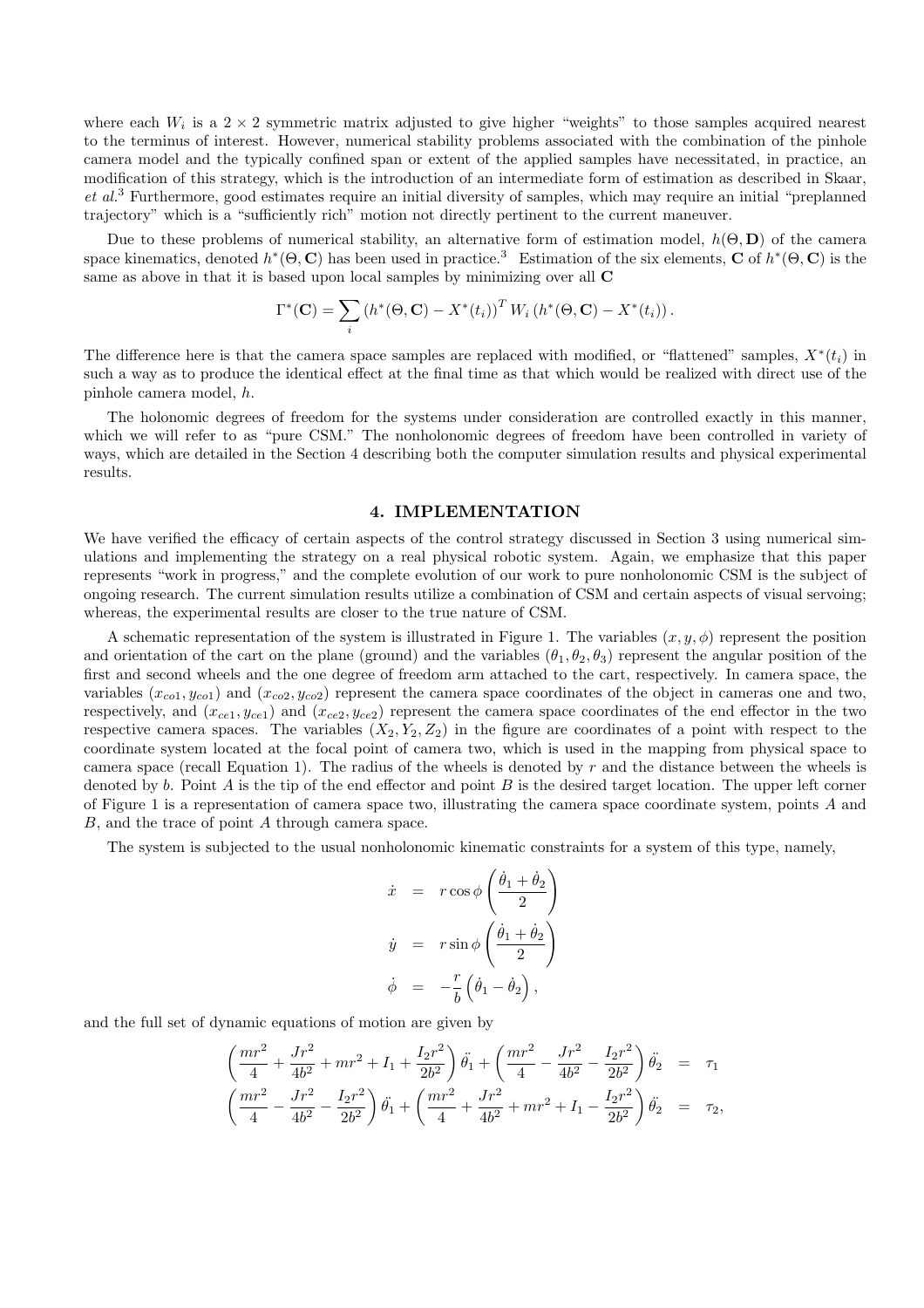

Figure 1. Nonholonomic camera space manipulation system.

where  $\tau_1$  and  $\tau_2$  represent the torques imparted to the wheels from the motors, m is the mass of the cart,  $I_1$  is the moment of inertia of each wheel about its axis of rotation,  $I_2$  is the moment of inertia of each wheel about the vertical axis and J is the rotational moment of inertia of the cart about the vertical axis.

The simulation program also models the dynamics of the DC motors in the usual way,

$$
V_1 = R_1 i_1 + I_1 i_1 + K_m \dot{\theta}_1
$$
  

$$
V_2 = R_2 i_2 + I_2 i_2 + K_m \dot{\theta}_2,
$$

where  $V_i$  is the voltage input,  $R_i$  is the resistance,  $I_i$  is the inductance,  $i_i$  is the current and  $K_m$  is the motor constant.

#### 4.1. Computer Simulation

In its current form, the simulation uses a "servoing" approach to drive the cart to the final point of engagement. Since the arm has one degree of freedom, the path of the end effector through each camera space will be a one dimensional trace, as illustrated in Figures 1 and 2. The error signal for each camera has been considered in a variety of ways, but typically is taken to be the shortest distance between the location of the target point, denoted by B and any point on the trace of the end effector through camera space, as illustrated by  $\delta$  in Figure 2. Another error signal considered was simply the horizontal distance between the object and end effector. We note that this is a visual servoing approach; however, it is one which requires a CSM understanding of the on–board camera space kinematics. Furthermore, the approach involves the use of two separate cameras which act to provide separate camera space requirements, in this case the requirements for successful collocation of points  $A$  (the end effector) and  $B$  (the target location) in physical space.

While the use of two separate two dimensional camera spaces to culminate a three degree of freedom motion involves objective redundancy in "pure CSM," and this redundancy would ordinarily call for the algebraic form of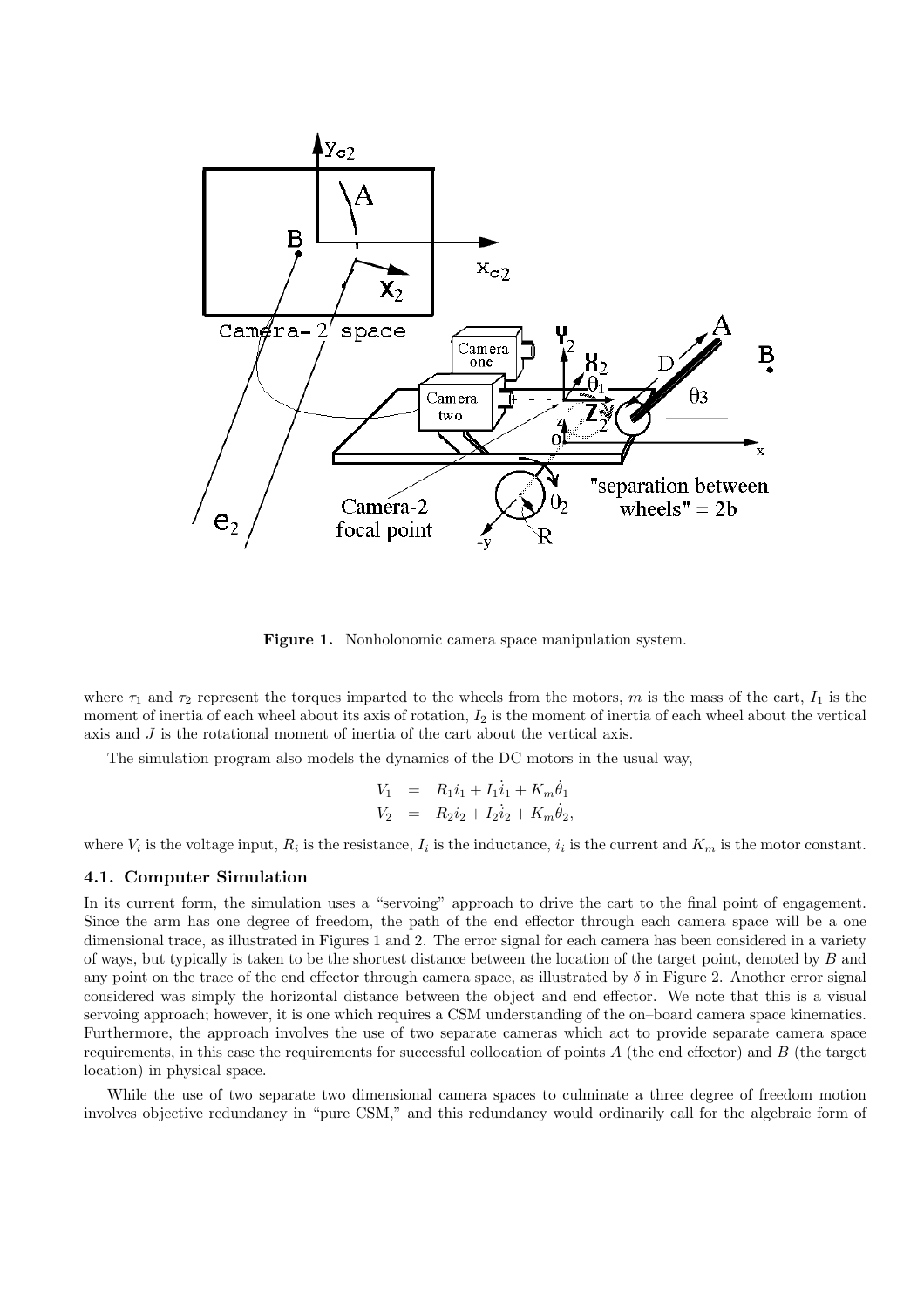

Figure 2. Camera space error measure.

camera space kinematics, we use the differential form of the kinematics (as is necessary for a nonholonomic system) only for a portion of the process, which is facilitated by control of just two degrees of freedom, namely, camera space positioning of the target point B to any location on the camera space trace of the end effector tip. Hence, there is no need to deal with the redundancy insofar as the nonholonomic degrees of freedom are concerned. Note that in this context, it is not possible to bring the base to the point where the point B lies on the camera space trace of the tip of the end effector in both cameras without this being the correct terminal base location insofar as there exists a  $\theta_3$  which in fact produces physical coincidence of the two points of interest.

The problem in visual servoing of image error obscuration near the critical time of closure is avoided due to the CSM aspect of the control scheme. After the camera space trace of the tip of the end effector is determined in each camera space, the arm itself can be kept "out of the way" until the base has reached the above objectives. Control of the holonomic degree of freedom,  $\theta_3$  can be accomplished in the usual CSM way: identification and estimation– based open–loop pursuit of camera space objectives separately in each camera, which are compatible with successful realization of the physical maneuver. That a single on–board degree of freedom is adequate to accomplish this is ensured if the target point  $B$  is located on the trace of the tip of the end effector in each image plan.

One reason to consider the use of the visual servoing paradigm for wheel control rather than "pure CSM" is the fact that, depending upon surface conditions, wheel slip may prevent the existence of a continuous reliable camera space response to internal rotation that characterized holonomic systems. Inherent in the servoing approach is the fact that the ultimate precision of motion will be limited to something on the order of pixel resolution. Even though, by using visual servoing, some prior calibration is required in order to attain the needed matrix Jacobian, the system should be robust, which is a well known characteristic of visual servoing control strategies. Additionally, it is likely that, ultimately, refinement of the matrix Jacobian using recent input/output experience could be accomplished autonomously on–line to improve convergence performance.

Now, this error signal can be utilized in a variety of ways. One approach would be compute the Jacobian that relates changes in wheel velocities to changes in camera space coordinates (a  $4 \times 2$  matrix), *i.e.*,

$$
\left(\begin{array}{c}\n\dot{x}_{co1} \\
\dot{y}_{co1} \\
\dot{x}_{co2} \\
\dot{y}_{co2}\n\end{array}\right) = J \left(\begin{array}{c}\n\dot{\theta}_1 \\
\dot{\theta}_2\n\end{array}\right).
$$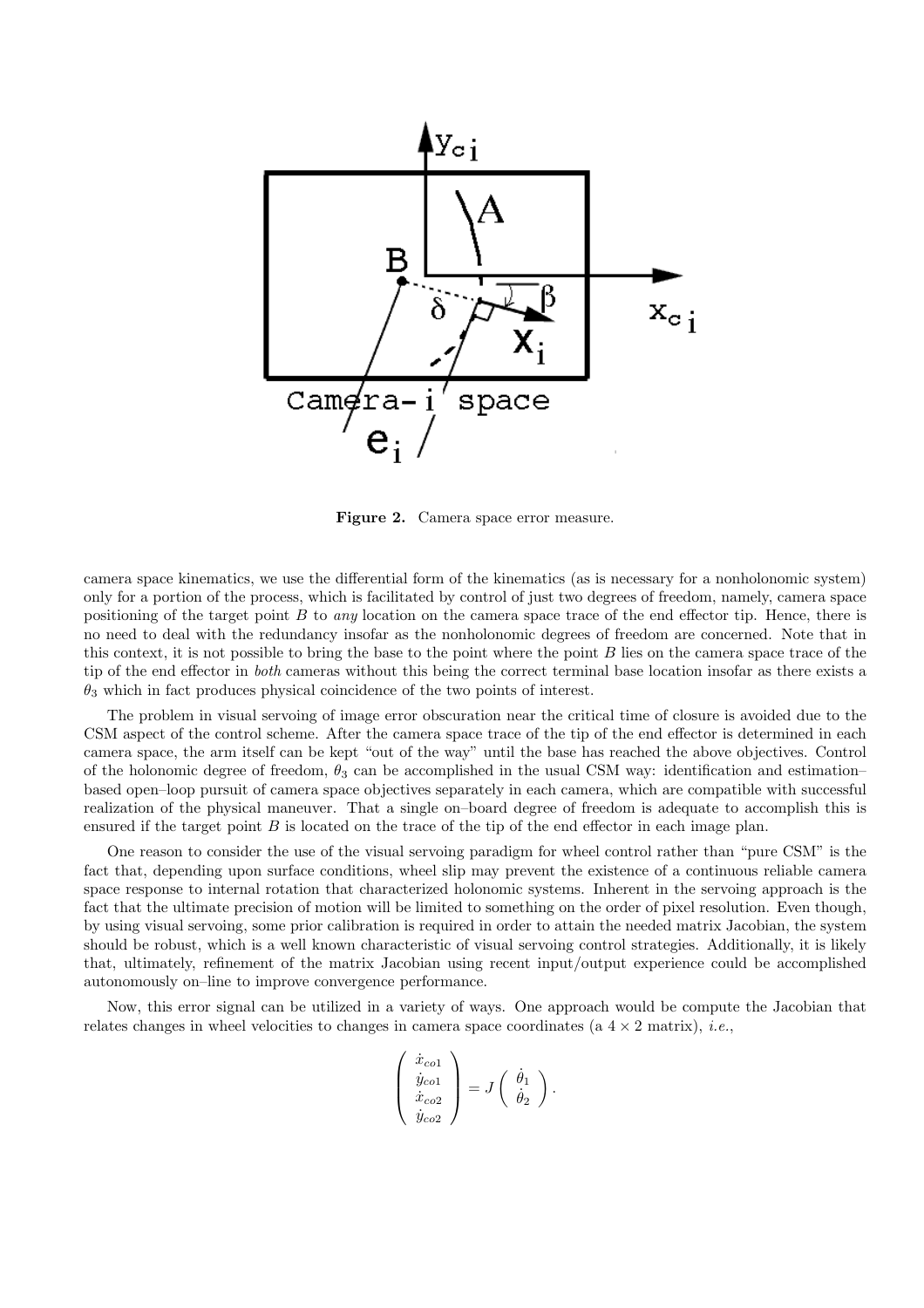

Figure 3. Computer simulation results.

Then, using a pseudo–inverse or other technique that may exploit the particular geometry of this problem, we can reduce the  $4\times 2$  Jacobain to an invertible  $2\times 2$  matrix.

Using the pseudo–inverse technique as well as even more  $ad hoc$  techniques, many hundreds of simulations indicate the likelihood of global convergence of the system to the desired end point. A graphical illustration of the evolution cart in a typical simulation is shown in Figure 3, which is a top view of the cart. The square is the outline of the body of the cart, the four dots in the rectangle represent the points of contact between the wheels and the ground, the larger dot is the desired target location and the line attached to the body represents the one degree of freedom arm. Future work with the simulation will include investigating experimentally difficult subjects such as wheel slip, uneven terrain, and the evolution to a more "pure CSM" control strategy, which will possibly involve updating an estimated Jacobian and and optimal control path planning strategy.

#### 4.2. Experimental Implementation

Our experimental platform is shown in Figure 4. In the picture, the cart is facing to the right with the one degree of freedom arm extended to the right and is constrained to move in an arc with an axis of rotation parallel to the axes of rotation for the front two drive wheels. The white ovals near the end of the arm are cues which simplify the image processing demands. The two front wheels are the drive wheels, each of which is independently actuated, and the rear wheels are casters. The cart is tethered to a PC which does the necessary image processing and provides control commands.

The arm on this system is controlled via "pure CSM," which entails estimation and updating the parameters C. The nonholonomic degrees of freedom directly make use of the CSM based control of the holonomic degree of freedom in the following way. Basic geometry dictates that given an initial orientation for the cart and a desired final position for the end effector, there exists a unique circular arc tangent to the initial position of the cart and going through the target point. Using the camera model and estimated values for the vector C, an estimated spatial location of the target point can be determined, from which the circular arc trajectory is simple to determine. The cart is controlled by commanding the ratio of wheel velocities which result in the desired radius of curvature. When updated parameters are obtained, a revised  $C$  is obtained, which then can update the radius of curvature for the circular trajectory.

As an aside, we note that as a spatial estimation of the actual location of the target, is actually substantially inaccurate relative to the extreme precision accomplished by the total motion of the cart. However, this is irrelevant since the ultimate goal is *camera space* coincidence (guaranteeing physical coincidence) of the location of the end effector tip and target point, which illustrates one of the fundamental benefits of working in camera space, and with CSM in particular.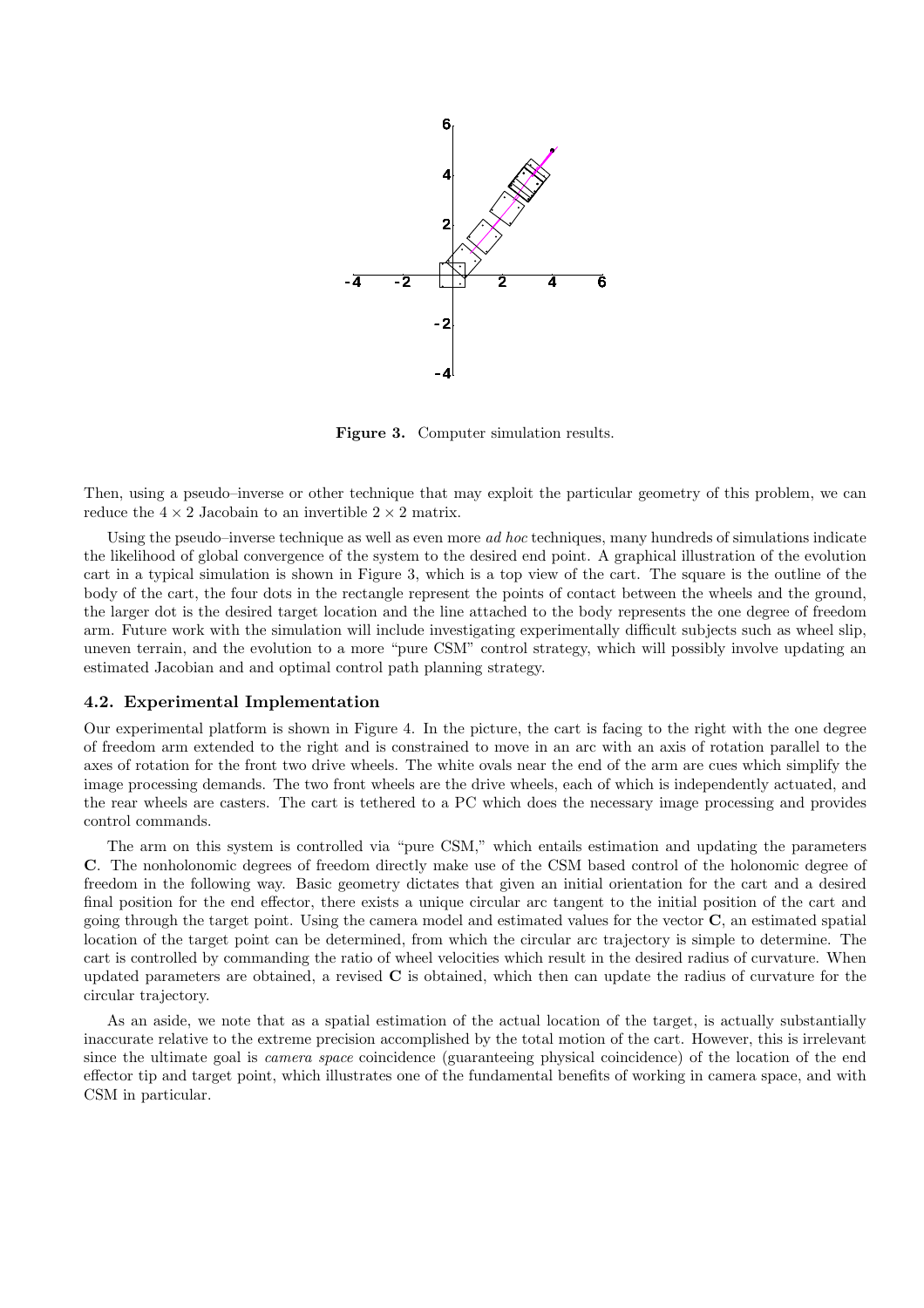

Figure 4. Nonholonomic camera space manipulation experimental platform.

Current experiments indicate that at final engagement the end effector engages the target location with usual tolerances indicated in Table 1. A close–up photograph of a typical engagement is illustrated in Figure 5. For scale, the cross section of the arm is one inch by one inch. The desired target point is the center of the inner circle near the end effector tip.

| x-direction (normal to target surface):               | $\pm 2.0$ mm |
|-------------------------------------------------------|--------------|
| y-direction (tangent to target surface): $\pm 0.5$ mm |              |
| z-direction (tangent to target surface): $\pm 0.5$ mm |              |

Table 1. Nonholonomic camera space manipulation engagement tolerances.

## 5. CONCLUSIONS

This paper presents the initial extension of camera space manipulation to general nonholonomic systems. While still work in progress, both computer simulation and experimental results illustrate the efficacy of using CSM for nonholonomic problems which results in millimeter–scale precision control of the final engagement of the end effector with a desired target point.

Current work includes completely extending the model based estimation aspect of CSM to the nonholonomic degrees of freedom for the system. Also, more demanding scenarios must be investigated, including investigating the effect of irregularities of the surface upon which the robot rolls, including perhaps very wavy terrain which would possibly sometimes occlude the view of the target point. Additionally, one important extension of this work would be to investigate the effects of wheel slip, both in the servoing context as well as a more pure CSM based approach. One important application of this research is rover–type vehicles, which often operate on sandy surfaces which may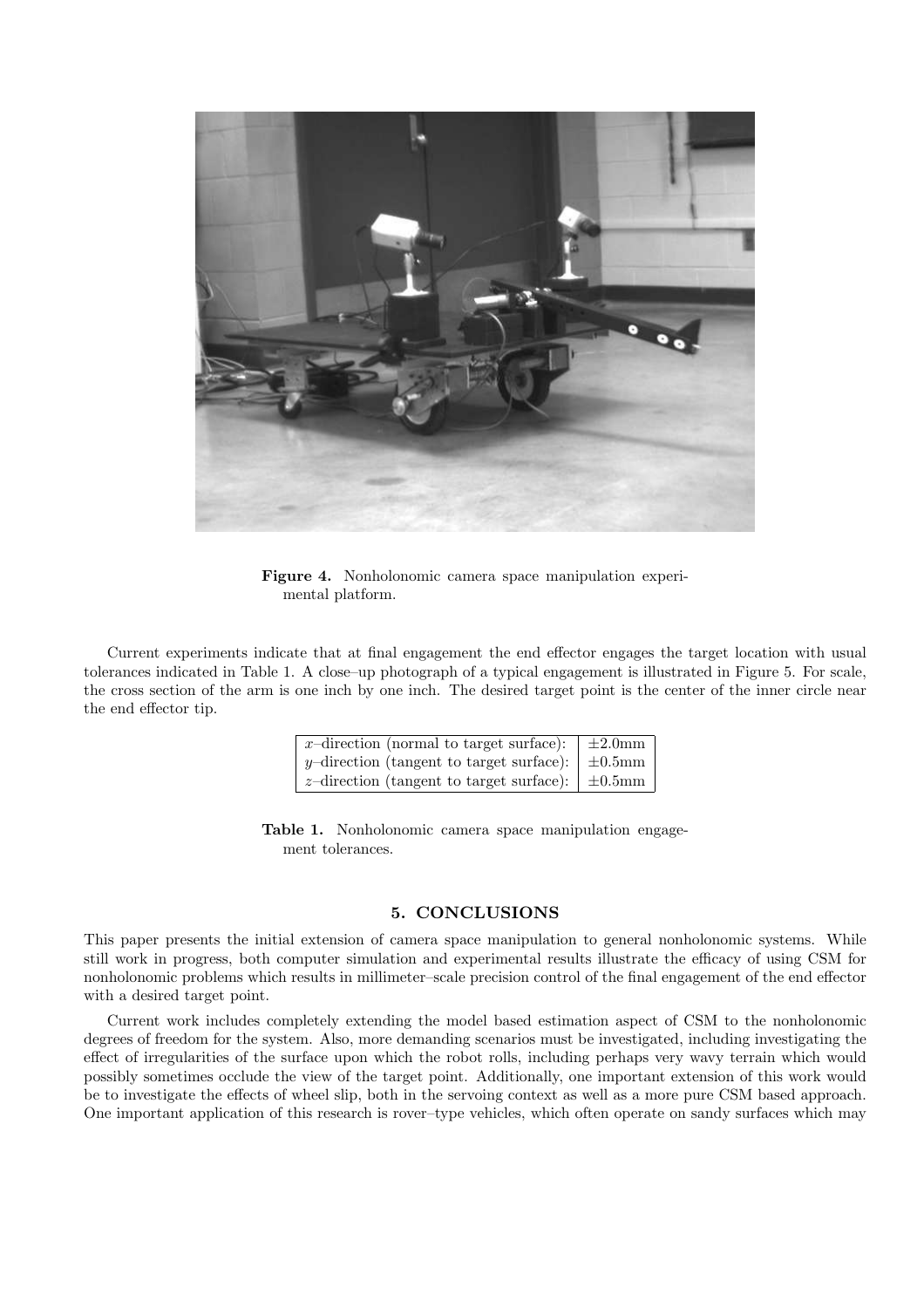

Figure 5. End effector engaging target point.

often yield substantial and irregular wheel slip. Finally, other issues such as efficient algorithms or methods to avoid obstacles that may arise along the nominal path of the robot must be considered before our system is ready for "real world" implementation.

## Acknowledgments

The authors gratefully acknowledge the Jet Propulsion Lab in Pasadena, California, for providing an SBIR which provided support for hardware and Michael Seelinger, and the National Science Foundation, NSF: EEC–9700702.

#### REFERENCES

- 1. S. B. Skaar, W. H. Brockman, and R. Hanson, "Camera space manipulation," International Journal of Robotics Research  $6(4)$ , pp. 20–32, 1987.
- 2. S. B. Skaar and E. Gonzalez-Galvan, "Versatile and precice manipulation," in Teleoperation adn Robitics in Space, S. B. Skaar and C. F. Ruoff, eds., pp. 241–279, AIAA, Washington, D.C., 1994.
- 3. S. B. Skaar, U. A. Korde, and W. Z. Chen, "Application of a precision enhancing measure in 3–d rigid–body positioning using camera–space manipulation," International Journal of Robotics Research 16(2), pp. 240–257, 1997.
- 4. G. V. Puskorius and L. A. Feldkamp, "Global calibration of a robot/vision system," in Proceedings of the IEEE International Conference on Robotics and Automation, pp. 190–195, 1987.
- 5. R. Y. Tsai, "A versatile camera calibration technique for high accuracy 3d machine vision methodology using off–the–shelf tv cameras and lenses," IEEE Journal of Robotics and Automation RA–3(4), pp. 323–344, 1987.
- 6. J. Weng, P. Cohen, and M. Herniou, "Camera calibration with distortion models and accuracy evaluation," IEEE Transactions on Pattern Analysis and Machine Intelligence 14(10), pp. 965–980, 1992.
- 7. H. Zhuang and Z. S. Roth, Camera–Aided Robot Calibration, CRC Press, Boca Raton, 1996.
- 8. S. Maybank and O. D. Faugeras, "A theory of self–calibration of a moving camera," International Journal of Computer Vision 8(2), pp. 123–151, 1990.